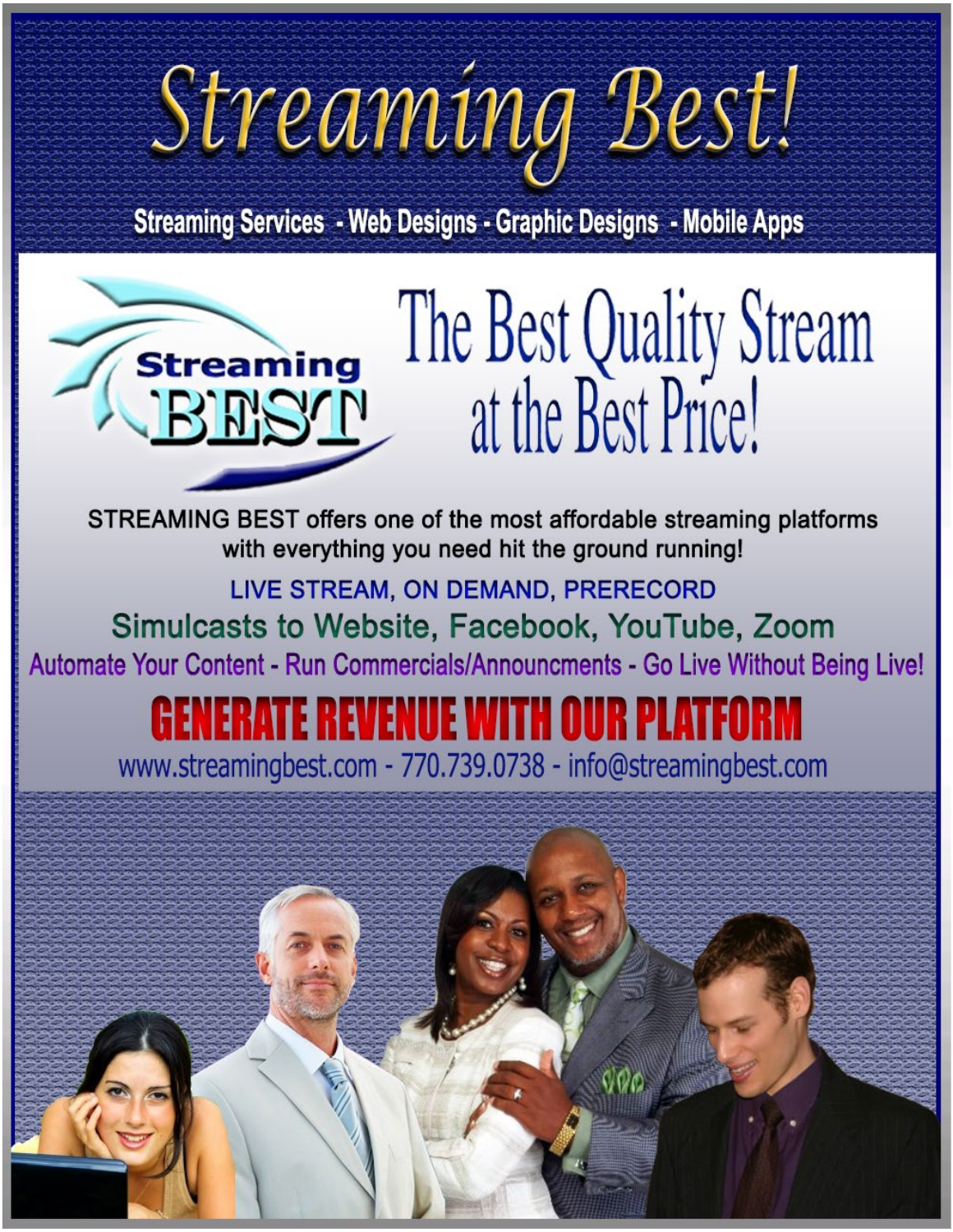

### **Streaming Best Offerings**

#### **Table of Contents**

#### <span id="page-1-0"></span>**ABOUT STREAMING BEST**

*Streaming Best* has one of the most cost effective, user friendly streaming platforms available today! We provide the tools that make it easy to broadcast your online programming without compromising on quality. Best of all with *Streaming Best* you can:

- Simulcast your stream to multiple locations, like your Website, Facebook, YouTube and Zoom
- Prerecord so you can go live without being live. We'll stream your broadcast from our servers. You sit back and enjoy the "live" presentation.
- Automate your content. Scheduled announcements or commercials to run from our servers as live content to your viewers an all your media platforms.
- Sell your own broadcasts. Just set the price. We take care of the secure programming that makes the transaction easy for you and your viewers.

<span id="page-1-1"></span>We also provide the programming to launch from your anywhere in the world via your social media or website. Uh, what was that? You don't have a website or social media page? No problem. We do that too!

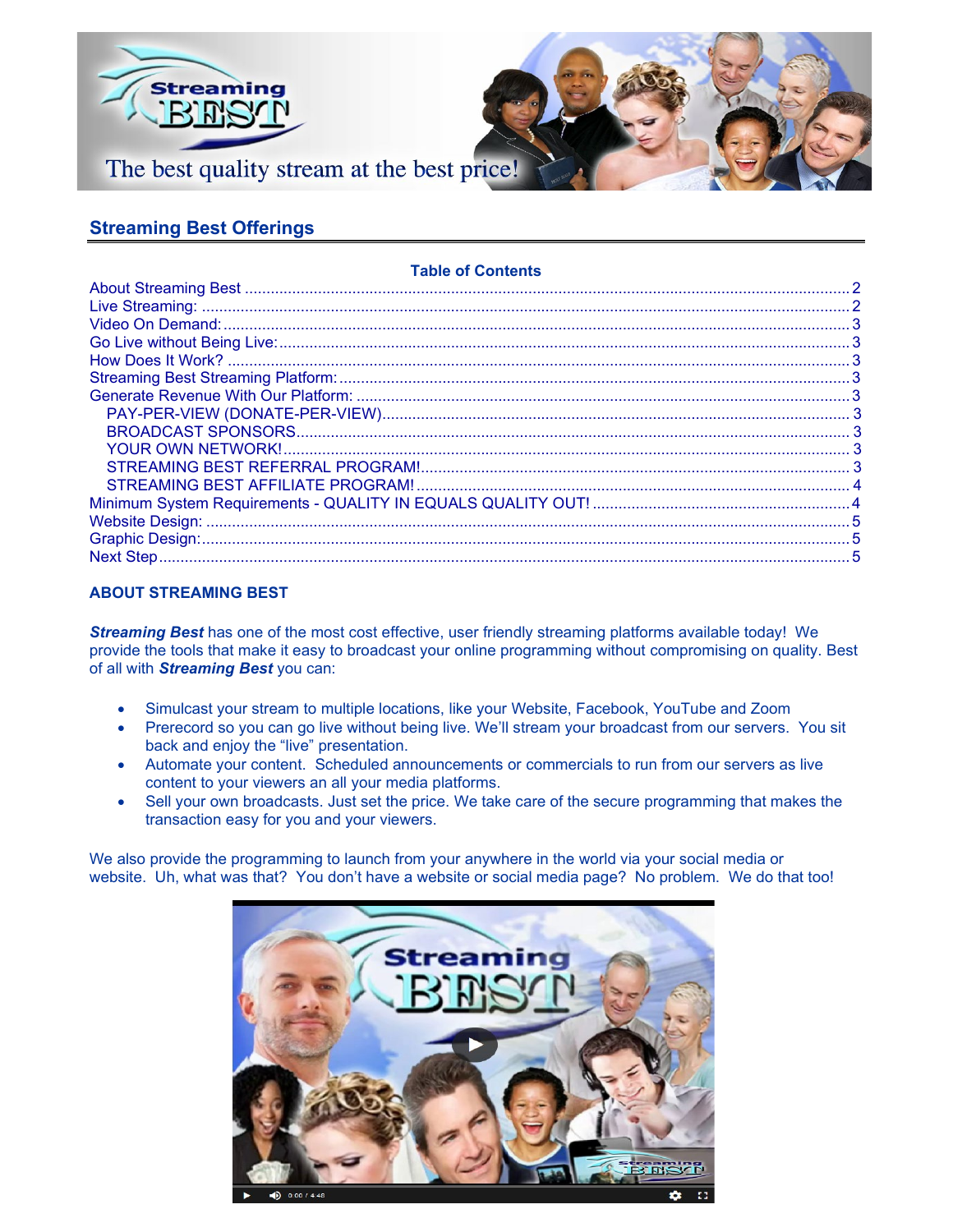

#### **LIVE STREAMING:**

At *StreamingBest* we broadcast your live events and stream them via all major web site browsers, iOS devices, Smart TV's and more. We can also simulcast the live stream to your social media page.

#### <span id="page-2-0"></span>**VIDEO ON DEMAND:**

*Streaming Best* also provides online archives of your programs so that site visitors can view your programming on demand, 24 hours a day 7 days a week! Viewers will see your broadcast via computers, tablets, smart phones and on their smart TV's.

#### <span id="page-2-1"></span>**GO LIVE WITHOUT BEING LIVE:**

At *StreamingBest* we can upload your prerecorded program to run live from our servers at your scheduled time. In other words, automate your content and sit back and relax. The stream will broadcast as a live from our servers to all your online locations.

#### <span id="page-2-2"></span>**HOW DOES IT WORK?**

*StreamingBest* is hands on. We take care of all the programming and work with what you already have. We will archive your broadcast to view it again later.

#### <span id="page-2-3"></span>**STREAMING BEST STREAMING PLATFORM:**

*Streaming Best* can also provide a robust streaming portal and simulcast to your social media sites, like Facebook, YouTube or Zoom.

## **GENERATE REVENUE WITH OUR PLATFORM:**

#### <span id="page-2-5"></span><span id="page-2-4"></span>**PAY-PER-VIEW (DONATE-PER-VIEW)**

*Streaming Best* presents the most powerful Pay-Per-View solution available to date. Just set the price. We will do all the heavy lifting to include the secure programming that makes the transaction easy for you and your viewers.

#### <span id="page-2-6"></span>**BROADCAST SPONSORS**

Let the stream pay for itself! The *Streaming Best* player platform allows you to add your own sponsors. Members, Family, Friends, or Corporations can sponsor your broadcast. You set the cost and we provide the tools to make it happen. With our modest prices you will find that your sponsors not only pay for your broadcasts, but you'll quickly recognize additional revenue for your organization.

#### <span id="page-2-7"></span>**YOUR OWN NETWORK!**

Have you ever wanted to own your own TV Network? With Streaming Best, you can and for pennies on the dollar. Plus, with a Streaming Best's iTV Network you can recognize additional revenue from programmers who join your network.



#### <span id="page-2-8"></span>**STREAMING BEST REFERRAL PROGRAM!**

<span id="page-2-9"></span>*Streaming Best's* Referral Program provides credit to your account. Refer 3 churches that sign up for a year service and receive a 50% discount. Refer 5 churches and your service is FREE!

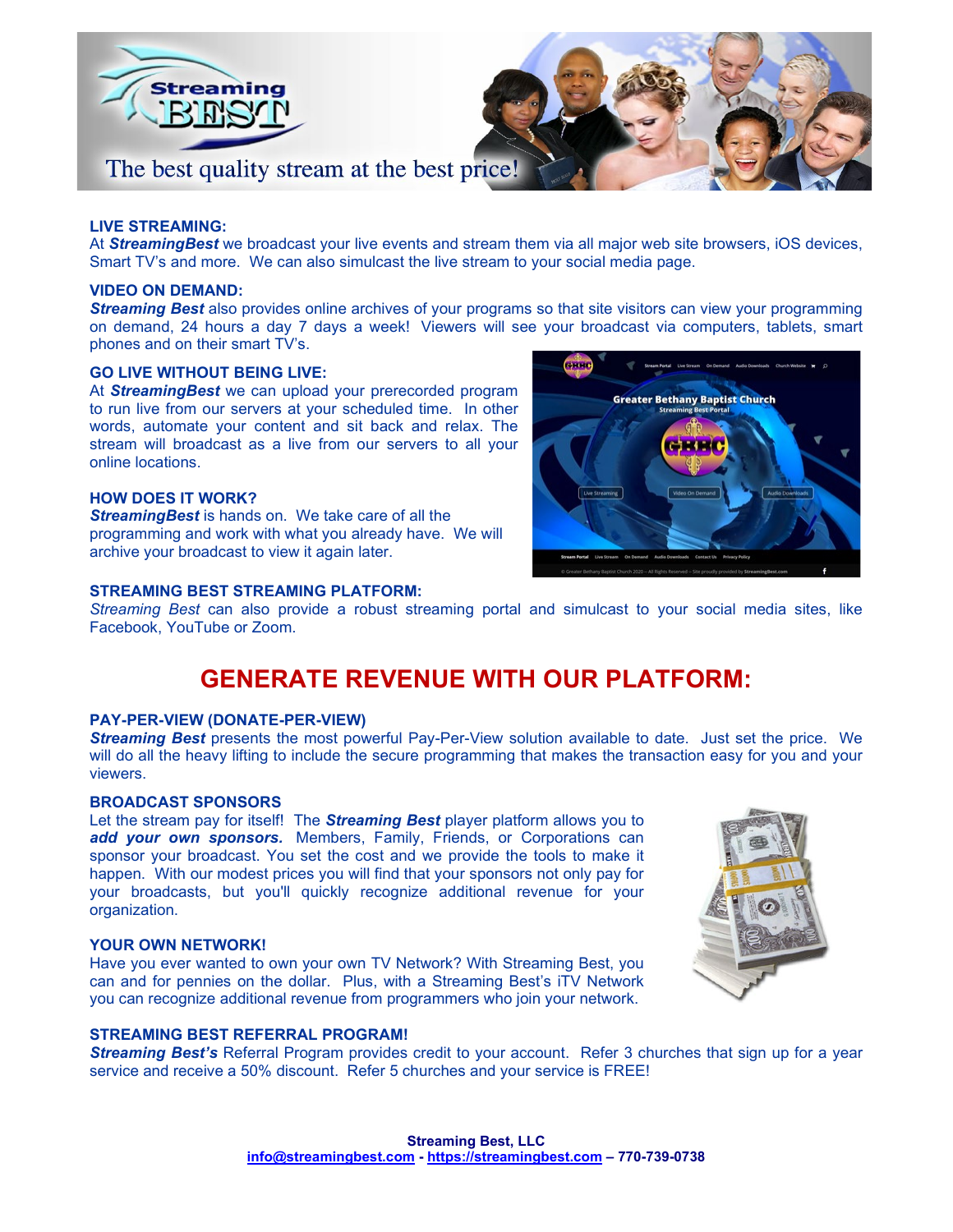

#### **STREAMING BEST AFFILIATE PROGRAM!**

*Streaming Best's* affiliate program is known to be one of the most lucrative commission-based income referral plans of its kind. Affiliates are *paid a monthly commission* for all sales. If you have a phone, web site or a social media site, join now and get paid, when they pay… each month... for each client.

#### <span id="page-3-0"></span>**MINIMUM SYSTEM REQUIREMENTS - QUALITY IN EQUALS QUALITY OUT!**

All system requirements will be reviewed by our technical support team first. Our goal is to work with what you already have.

#### **A HIGHSPEED INTERNET CONNECTION:**

The best practice is to have a hard-wired internet connection to the computer that will run the stream with an upload speed of at least 5mps or more. In part, the quality of your stream is directly affected by the quality of your internet connection.

#### **MEDIA ENCODING SOFTWARE:**

#### *[Open Broadcaster Software -](https://obsproject.com/download) OBS Studio (Free)*

We recommend OBS on our platform. It supports, high-performance real-time video, audio capturing and mixing for live and pre-recorded productions.

#### **Wowza GoCoder (Mobile Application)**

Download on the<br>**App Store** 

 $\blacktriangleright$  Google play

We recommend the Wowza GoCoder mobile app to capture and stream live audio and video content in real time on mobile devices.

#### *[Adobe Flash media Live Encoder \(FREE\)](https://helpx.adobe.com/support/programs/eol-matrix.html#fmle?sdid=FCOSC)*

Adobe Flash Media Live Encoder offers two important benefits: the highest quality video supported, and quicker, easier deployment.

#### **COMPUTER OR LAPTOP**

The computer or laptop should contain the minimum specs listed below:

- DESKTOPS (MAC or PC) Intel i5 or i7 processor / 4 to 8gigs ram / 500gig hdd / USB 2.0 / 3.0 / 16bit Sound Card / DVD ROM / Available PCI Slot / Windows 10
- LAPTOPS: Same specs as desktops, however a desktop allows for a wider range of option cards.

#### **VIDEO CAPTURE SOLUTIONS ANALOG OR DIGITAL:**

There are many video capture cards on the market, the important thing to understand is '**the better the capture card; the better the quality of your stream'**. There are also SDI and HDMI cards available depending on your video outputs. Adequate lighting during the taping is also especially important for a clear sharp picture/

**Example:** *[Elgato HD60S](https://www.amazon.com/Elgato-Game-Capture-HD60-PlayStation/dp/B01DRWCOGA/ref=sr_1_2?crid=R7ZECGJ92KTD&dchild=1&keywords=elgato+hd60s&qid=1588023600&sprefix=elgato%2Caps%2C158&sr=8-2)* This is just a suggestion. There are many to choose from based on your budget.